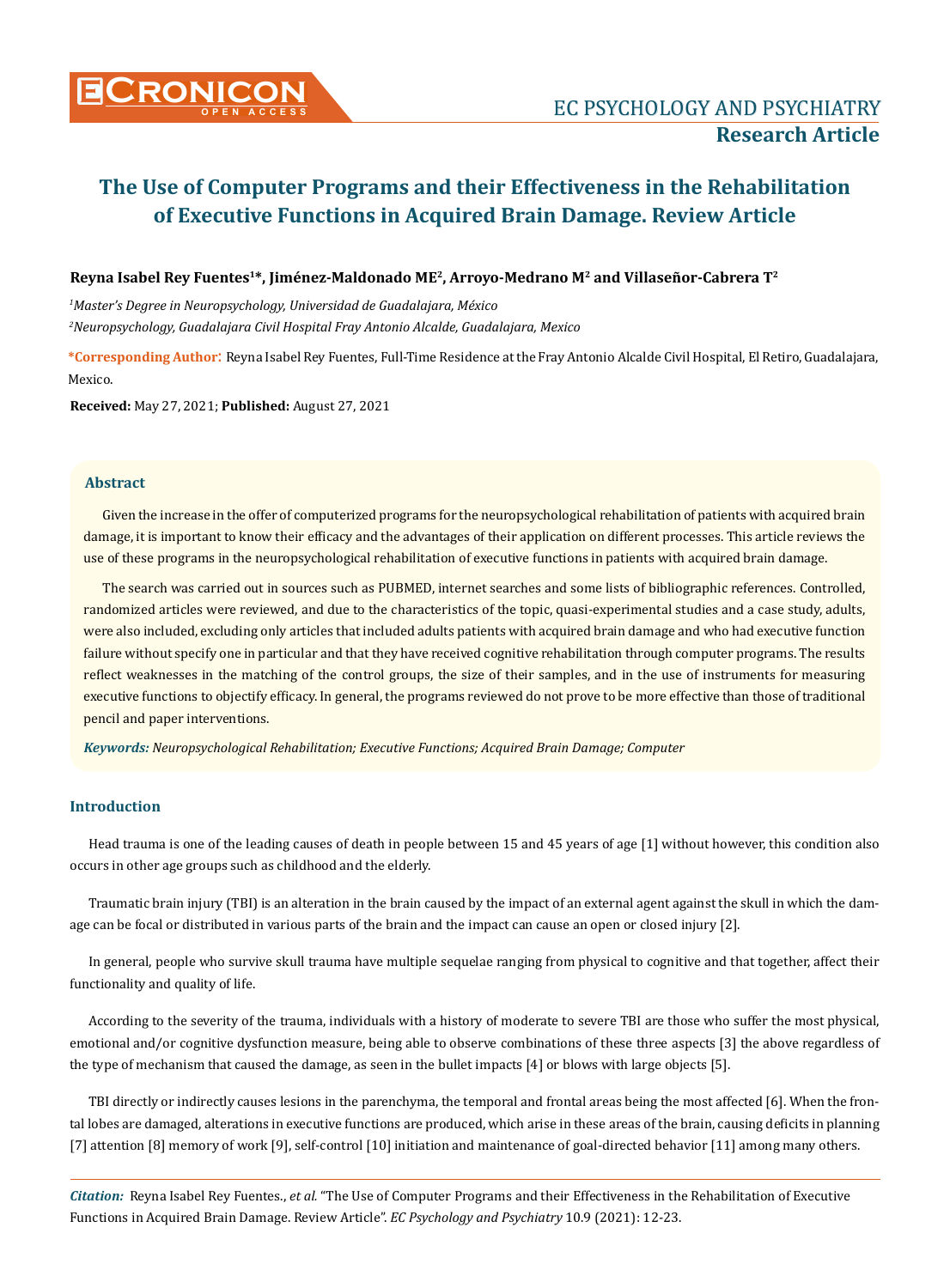Neuropsychological rehabilitation programs for executive functions in these patients have been shown to be effective, however there has been some controversy about whether computerized rehabilitation programs have the same effectiveness and even greater than those traditional pencil and paper programs.

On the other hand, the rehabilitation methodology in the studies carried out is sometimes unclear [12] so that the results cannot be generalized to the populations of interest.

## **Method**

The search was carried out through databases such as PUBMED, as well as on websites and in the lists of bibliographic references of a systematic review that had titles with the topic of interest. The following keywords or sets of words were used with Boolean search engines in google or academic google: "executive function intervention" AND "traumatic brain injury in adults;" "Cognitive training" "brain injury;" "Acquired brain injury" and "lumosity;" "Acquired brain injury" AND "aid assistant;" "Computer program" AND "rehabilitation memory." There was no rigor in the type of study design since the main interest was to find studies that had neuropsychological intervention of executive functions through the computer or computerized method, however, we tried to collect Randomized controlled studies where possible.

Quasi-experimental studies, one case study, and clinical trials were also included. In the criteria for inclusion of the study sample, the following were considered: patients with moderate to severe head injury or acquired brain damage over 18 years of age with impaired executive functioning or in at least one function related to them, such as working memory and publications in English (See figure 1).



*Citation:* Reyna Isabel Rey Fuentes., *et al.* "The Use of Computer Programs and their Effectiveness in the Rehabilitation of Executive Functions in Acquired Brain Damage. Review Article". *EC Psychology and Psychiatry* 10.9 (2021): 12-23.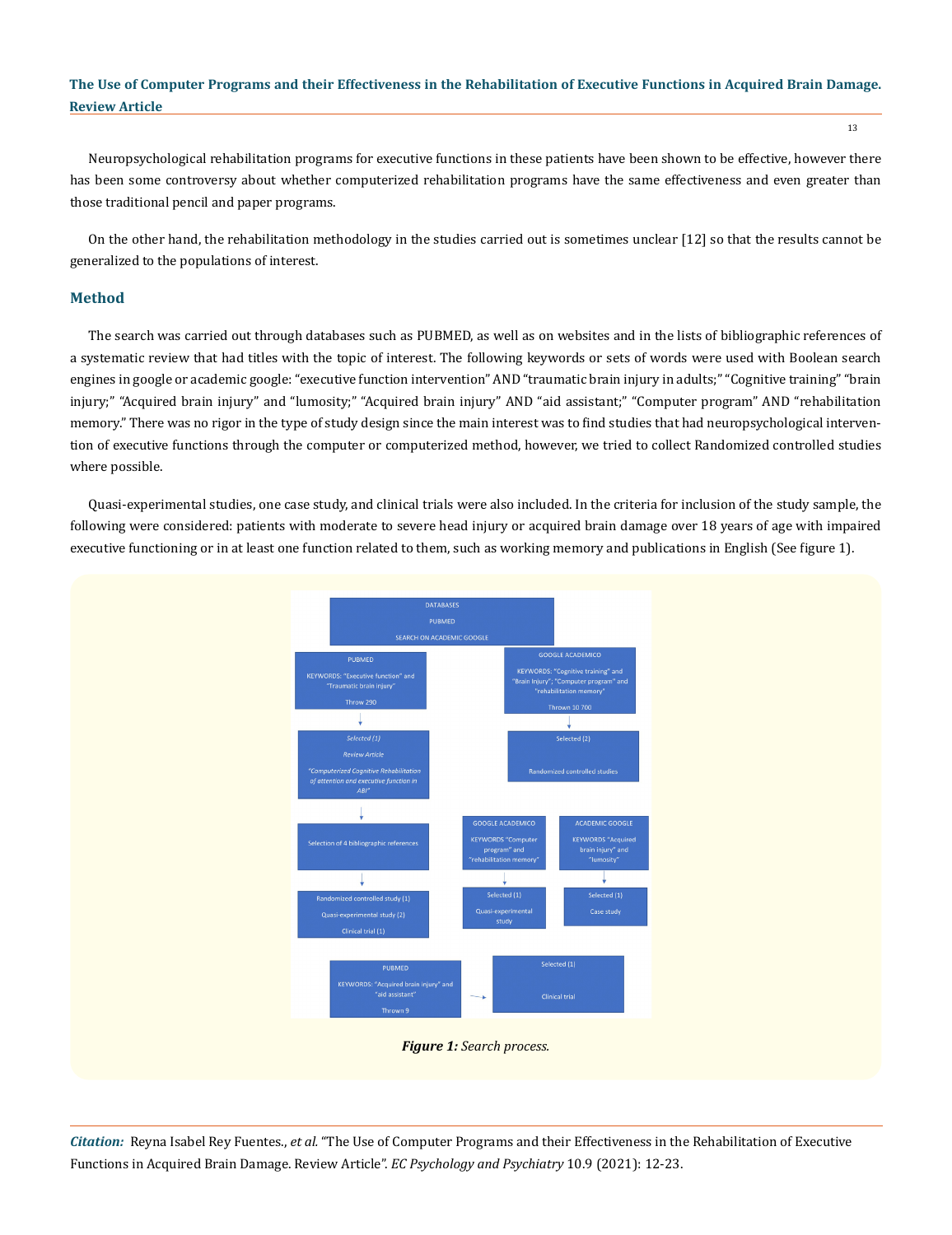14

Three articles were excluded due to the following reasons:

- One study used the MMSE as a diagnostic scale as well as the Wechsler Scale Memory, the results of the first instrument were shown in a graph where significant posttest scores were observed in functions such as information, mental control, digit span, associative learning, logical and visual memory without however the Results of the Wechsler scale that for the purposes of this review represent greater specificity of the areas of interest in executive functioning were not shown in score so that the performance of the patients could be analyzed later to the intervention with the computer program.
- A review article analyzed the effectiveness of neuropsychological rehabilitation programs for executive functions in people with brain damage However, the programs included in the review were not computerized.
- A third investigation was not included despite containing the variables of interest, however it was a preliminary study.

# **Results and Discussion**

A total of 9 articles were included, of which 3 had a randomized controlled design, 2 clinical trials, 3 studies with a quasi-experimental design and 1 study of cases. The randomized controlled studies included patients with head trauma, the same situation occurred with the quasi-experimental ones, the case-control study included two people with skull trauma and one patient with a malformation cerebral. The clinical trials reviewed included patients with acquired brain damage, not precisely head trauma.

# **Patient characteristics**

In total, the sample of patients that were studied in the articles Included in this review was 300 subjects, with a minimum of 18 years and a maximum of 75 years, with a high level of education in the majority, however, with a significant decrease in executive functioning, working memory, attention and decrease in quality of life, all of the above, after brain damage.

#### **Characteristics of the interventions and rehabilitated processes**

Those studies in which their intervention was based on a computerized program or given through a computer or electronic device were included. All the programs mentioned in the articles were related with cognitive stimulation exercises, some developed by companies that are experts in information technology and others by experts in the area of mental health. The studies reviewed here focused on the intervention of functions such as verbal and visual working memory, long-term memory, prospective memory, processing speed, executive functioning and in some other aspects were included such as functionality in daily life and at work, as well as depression and anxiety. See table 1.

| Author(s)               | Year | <b>Type of</b><br>study           | $\mathbf n$ | <b>Average</b><br>age | <b>Intervened</b><br>functions                                                                                                             | <b>Type of intervention</b>                                                                                                | <b>Results</b>                                                                                                                                                                                                                                             |
|-------------------------|------|-----------------------------------|-------------|-----------------------|--------------------------------------------------------------------------------------------------------------------------------------------|----------------------------------------------------------------------------------------------------------------------------|------------------------------------------------------------------------------------------------------------------------------------------------------------------------------------------------------------------------------------------------------------|
| Twamley, EW.,<br>et al. | 2014 | Controlled<br>randomized<br>study | 34          | 30 years<br>old       | Attention, speed<br>of processing,<br>memory of work,<br>learning and<br>memory Func-<br>tioning executive<br>(cognitive flex-<br>ibility) | Program: cogSMART<br>plus employment<br>support program (ex-<br>perimental group)<br>Employment support<br>(control group) | Improvement in pro-<br>spective memory over a<br>period of 24 hrs<br>There was no significant<br>difference in the rest<br>of cognitive functions<br>between both groups                                                                                   |
| Jak AJ., et al.         | 2018 | Controlled<br>randomized<br>study | 51          | 35 years<br>old       | Speed of process-<br>ing<br>Learning and<br>memory<br>Divided attention<br>Inhibition<br>Flexibility                                       | Program: cogSMART<br>and CPT (experimen-<br>tal group)<br>CPT (control group)                                              | Improvement in the ex-<br>perimental group above<br>the control in the speed<br>processing<br><b>Attention Working</b><br>memory<br>Learning and memory<br>(immediate and delayed<br>recall)<br>Problem solving<br>Cognitive flexibility and<br>inhibition |

*Citation:* Reyna Isabel Rey Fuentes., *et al.* "The Use of Computer Programs and their Effectiveness in the Rehabilitation of Executive Functions in Acquired Brain Damage. Review Article". *EC Psychology and Psychiatry* 10.9 (2021): 12-23.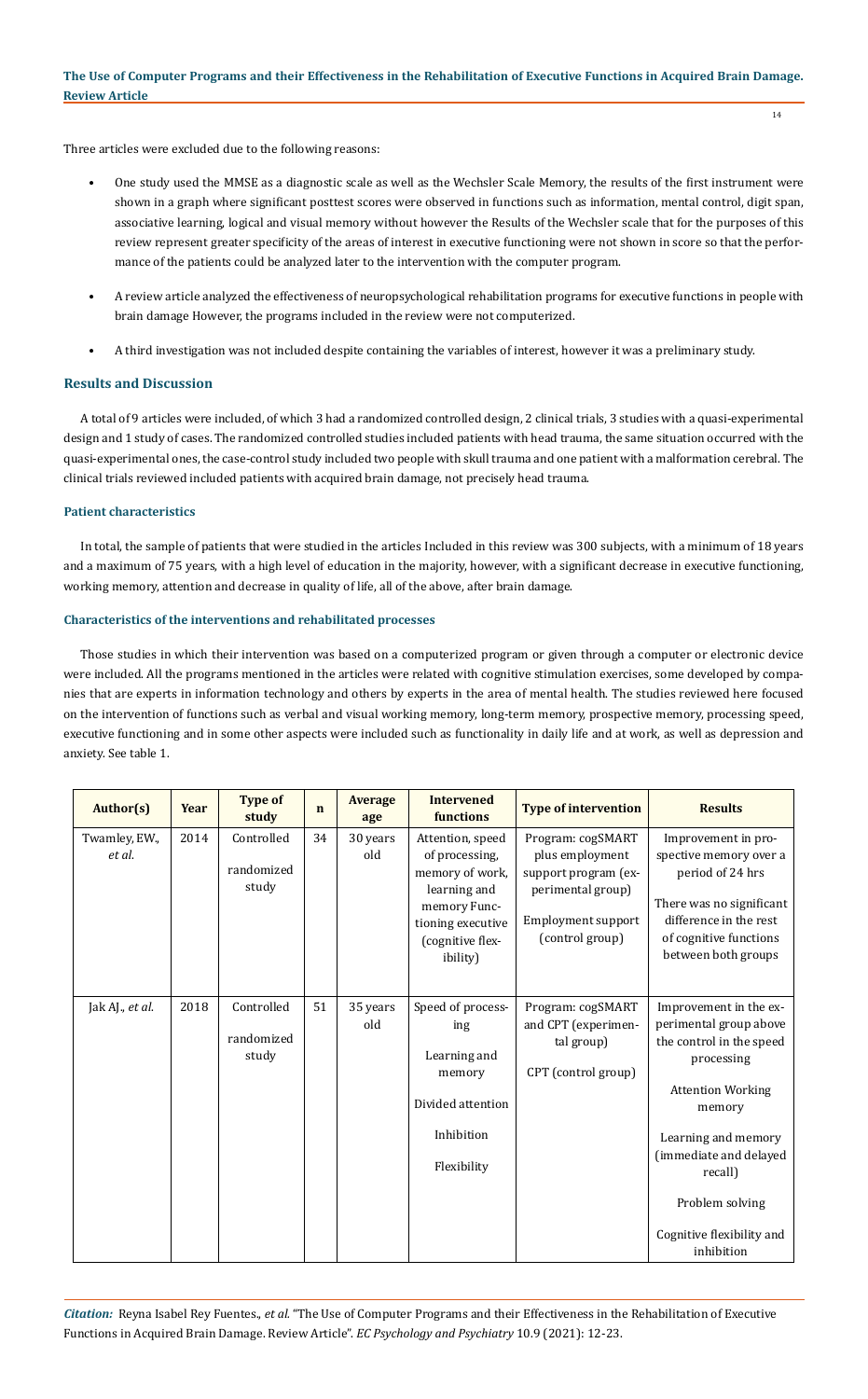| Äkerlund, E.,<br>et al.            | 2013 | Controlled<br>randomized<br>study | 47 | 51 years<br>old             | Attention<br>Working mejor                                                  | Program: COGMED<br>QM plus traditional<br>rehabilitation (experi-<br>mental group).<br>Traditional rehabilita-<br>tion (control group)                                                                                                                                            | Improvement in both<br>groups in attention<br>and working memory<br>without significant dif-<br>ferences                                                                                                                                                                                                                            |
|------------------------------------|------|-----------------------------------|----|-----------------------------|-----------------------------------------------------------------------------|-----------------------------------------------------------------------------------------------------------------------------------------------------------------------------------------------------------------------------------------------------------------------------------|-------------------------------------------------------------------------------------------------------------------------------------------------------------------------------------------------------------------------------------------------------------------------------------------------------------------------------------|
| Chen SH., et al.                   | 1996 | Quasi-experi-<br>mental<br>Study  | 20 | 30 years<br>old<br>6 months | Attention, resolu-<br>tion of memory<br>problems visuo-<br>spatial ability. | Program: Computer<br>assisted Cognitive<br>rehabilitation (CACR)<br>(Control group and<br>experimental received<br>the program, varying<br>the amount of hours<br>received)                                                                                                       | No significant differenc-<br>es were found between<br>the groups ( $p$ > 0.05).<br>Nor were significant<br>differences found in the<br>scores of the tests be-<br>fore and after treatment.                                                                                                                                         |
| Ruff R., et al.                    | 1994 | Quasi-experi-<br>mental<br>Study  | 15 | 27 years<br>old             | Attention<br>Memory                                                         | Program: THINKable<br>One group received<br>training first attention<br>and later $\{\{1\}\}\$ from<br>memory. The second<br>group did it the other<br>way around, both<br>covered 20 hours of<br>training.                                                                       | The experimental<br>subjects and controls<br>improved in attention<br>although without signifi-<br>cant gains, in the same<br>way improvements were<br>observed in verbal and<br>spatial memory in work-<br>ing memory but not in<br>the delayed delay.                                                                             |
| Sing Fai Tam<br>y Wai Kwong<br>Man | 2004 | Quasi-experi-<br>mental<br>Study  | 26 | 40 years<br>old             | Memory                                                                      | Program:<br>Computer assisted<br>memory retraining<br>(CAMR)<br>Experimental group<br>received memory<br>training with the<br>program in 4 differ-<br>ent modalities per<br>subgroup; the control<br>group received<br>memory intervention<br>but without specific<br>methodology | Of the 4 subgroups, only<br>the training by visual<br>presentation was the<br>one that presented the<br>greatest increase in<br>performance percent-<br>age in the memory test.<br>However, no significant<br>improvement was<br>obtained once the train-<br>ing was completed. The<br>improvements observed<br>were clinical [18]. |

*Citation:* Reyna Isabel Rey Fuentes., *et al.* "The Use of Computer Programs and their Effectiveness in the Rehabilitation of Executive Functions in Acquired Brain Damage. Review Article". *EC Psychology and Psychiatry* 10.9 (2021): 12-23.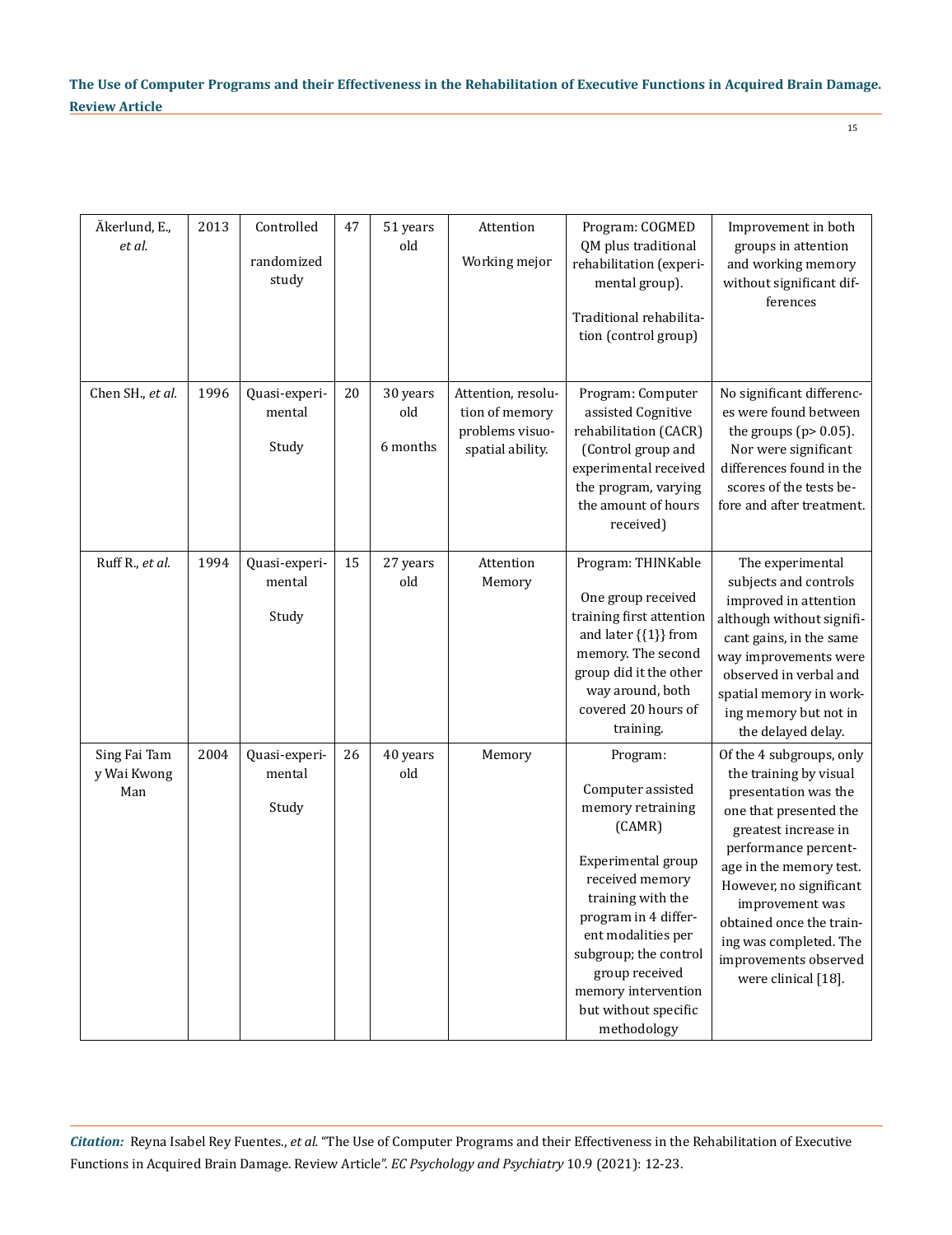| Lundqvist A.,<br>et al. | 2010 | Clinical trial | 21 | 43 years<br>old  | Verbal and visual<br>working memory                      | Program: QM (Re-<br>membrance)                                                                                                                                                                                                | Significant difference at<br>4 weeks after training                                                                                                                                                                      |
|-------------------------|------|----------------|----|------------------|----------------------------------------------------------|-------------------------------------------------------------------------------------------------------------------------------------------------------------------------------------------------------------------------------|--------------------------------------------------------------------------------------------------------------------------------------------------------------------------------------------------------------------------|
|                         |      |                |    |                  |                                                          | Two randomly<br>distributed groups<br>in whom toasted<br>the treatment with<br>marked differences in<br>the time interval for<br>the application of the<br>program in experi-<br>mental and control<br>group                  | but not 20 weeks after<br>it.                                                                                                                                                                                            |
| De Joode EA.,<br>et al. | 2013 | Clinical trial | 34 | 42 years<br>old  | <b>Report Planning</b><br>and organization,<br>Attention | Program:<br>(Planning and ex-<br>ecution assistant and<br>trainer) PEAT<br>(Experimental group<br>received training<br>with a computerized<br>program); (control<br>group intervention<br>with pencil and paper<br>exercises) | Significant improvement<br>in visual and verbal<br>memory in delayed re-<br>call in the experimental<br>group, although there<br>was no significant differ-<br>ence with the control<br>group in both measure-<br>ments. |
| Connor, B.<br>Shaw, C.  | 2014 | Case study     | 3  | Over 18<br>years | Attention and<br>memory                                  | Program:<br>Lumosity<br>Use of the computer-<br>ized intervention<br>during 24 sessions<br>Pretest and posttest<br>assessment                                                                                                 | Modest improvement<br>in 2 of 3 participants on<br>objective outcome mea-<br>sures when examining<br>memory and attention.                                                                                               |

*Table 1: Descriptive table of the studies included in the review. \*: CPT (Cognitive Processing Therapy).*

#### **Randomized controlled studies**

In San Diego, California, a study was conducted with war veteran patients to assess the effectiveness of the cogSMART program in these subjects who were unemployed and intending to return to work. According to its acronym in English, cogSMART (Cognitive Symptom Management AND rehabilitation therapy) is designed to be practical and easy to manipulate by the patient in order for the patient to generalize the skills to the real life. For this study, subjects who presented cognitive failures in at least one neuropsychological domain were chosen, which could be related to attention, processing speed, working memory, learning and memory. as well as executive functioning as measured by standardized neuropsychological tests. Participating study subjects were selected on based on their history of mild

*Citation:* Reyna Isabel Rey Fuentes., *et al.* "The Use of Computer Programs and their Effectiveness in the Rehabilitation of Executive Functions in Acquired Brain Damage. Review Article". *EC Psychology and Psychiatry* 10.9 (2021): 12-23.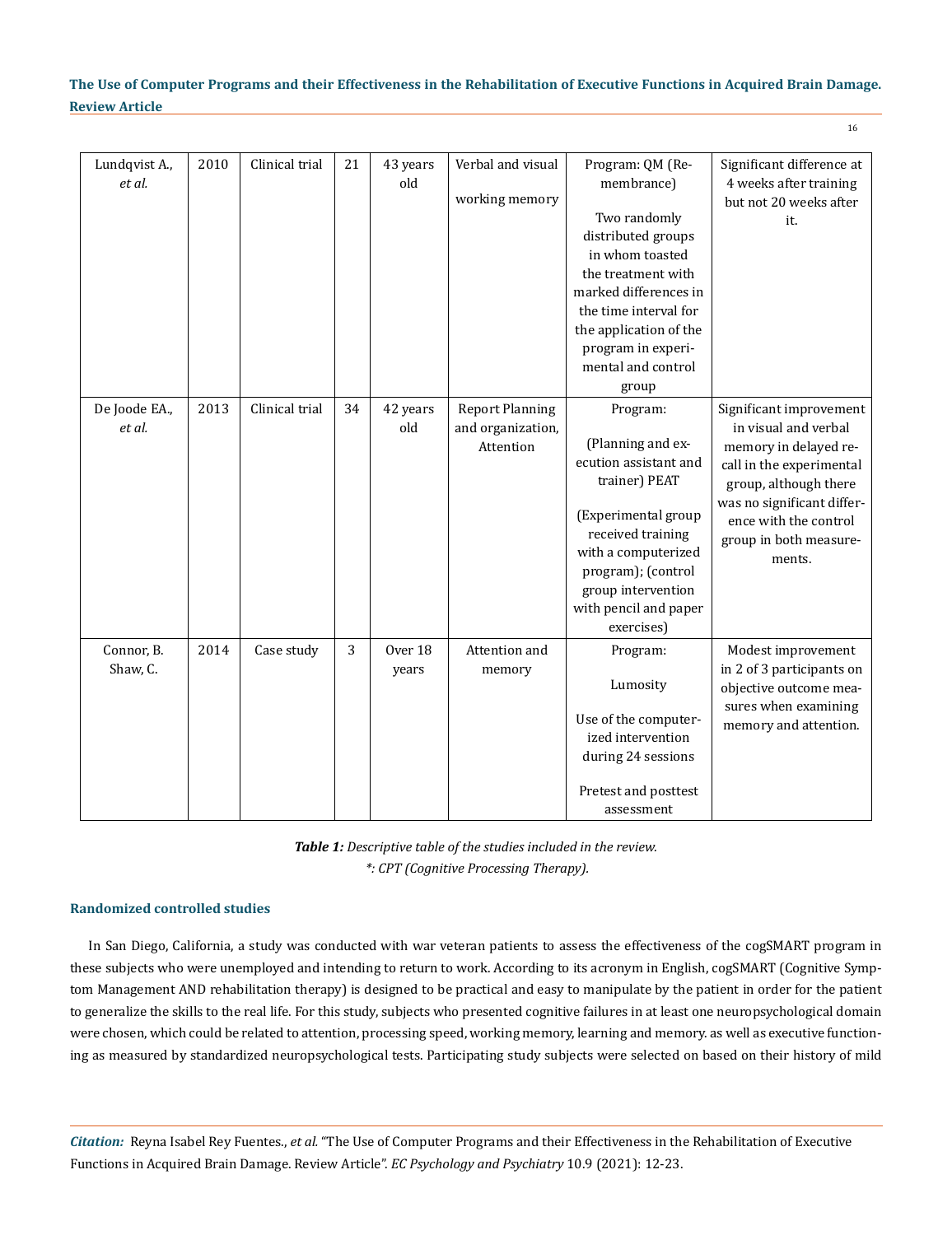to moderate TBI and no history of substance use. A total of 34 patients were included as an experimental group who did not differ with the controls in age, education, sex, race, ethnicity, premorbid intelligence quotient (IQ), duration of loss of consciousness during your most severe skull trauma, or the sum of the duration of loss of consciousness following four head trauma, as well as symptoms related to depression, post-traumatic stress level, severity of head injury and time elapsed after the trauma [13].

To carry out this research, the experimental group was supported by a specialist in the {1} I used more treatment with cogSMART so that the pair were trained their cognitive skills and with it their application in the job in which they were candidates; while the control group was only provided professional support in the job to monitor performance. The experimental group received care 1 hour 1 time a week with cogSMART plus 2 visits weekly by the care professional and the other group only received 2 weekly visits in the use to control non-therapeutic factors provided in the computerized program [13].

Twelve weeks after the intervention, significant improvements and differences were achieved in the experimental group in prospective 24-hour time-lapse memory as well as in the Neurobehavioral Symptom Inventory (NSI) inventory that assesses Neuropsychiatric symptoms in war veterans. There were no significant differences in the other neuropsychological functions, severity of behavioral symptoms, quality of life and job performance. However, there was a small to medium effect size improvement in psychiatric symptoms and 5 participants who did not have cogSMART training improved in competitiveness compared to 8 who did. Similarly, the experimental group scored higher in attentional strategies, sleep management, fatigue, headaches, prospective memory, attention and memory, problem solving, prospective memory being the skill that had the greatest gain [13].

Similarly, another group of researchers conducted a randomized controlled study for the management of emotional and neuropsychological symptoms in war veterans. with comorbid post-traumatic stress disorder and who had suffered head trauma. Cognitive processing therapy (CPT) was used in combination with cogSMART in order to make a comparison between traditional CPT and CPT coupled with said program. The program lasted 12 weeks in sessions of 60 - 70 minutes, with participants being randomized to receive one or the other treatment. A measurement was made at three different times (baseline, post-treatment, that is 3 months after the intervention) and 6 months after the start of the study. Patients with a diagnosis of post-traumatic stress, mild to moderate TBI, cognitive complaints in at least 1 symptom were included in the Neurobehavioral Symptom Inventory test in cognitive area and who did not have medication for psychic symptoms The CPT program consisted of providing education about post-traumatic stress symptoms, change in beliefs, or distorted thoughts due to trauma; On the other hand, the CPT-COGSMART program included the same plan but parts of the computer program were added to improve compensatory cognitive strategies for attention, prospective memory and executive functioning that served to help a better performance in the follow-up of CPT therapy indications [14].

Regarding cognitive functioning after treatment, the processing speed had an improvement over time, but not there was a group by interaction time. There was a group by interaction time for attention and working memory, verbal learning in immediate memory that was characterized by an improvement to over time with the SMART CPT group in Compared with the CPT group, for delayed verbal recall there was a significant improvement over time, but no group by interaction time. In problem solving there was significant improvement compared to the CPT group, in the same way there was improvement over the time in cognitive flexibility and inhibition. Both groups showed a decrease in symptoms of post-traumatic stress disorder and post-concussion symptoms, however those who underwent the hybrid program showed greater improvement in neuropsychological evaluations of attention, learning/memory and novel resolution of problems. It is suggested that running a program of this type will not only improve symptoms of a post-traumatic stress disorder, but also by improving cognitive skills will help in the psychological care of people with this condition [14].

In Sweden, the Rehabilitation Medicine department of the Sahlgrenska University Hospital carried out a randomized controlled study in patients with working memory difficulties, using the COGMED computerized training program, for a period of 5 weeks. To carry out this research, 3 evaluations were made over time, which were baseline, the second evaluation was carried out later at 5 weeks of intervention and the last 3 months after treatment. To assess the baseline state of the patients as well as the effects of the treatment, both the verbal

*Citation:* Reyna Isabel Rey Fuentes., *et al.* "The Use of Computer Programs and their Effectiveness in the Rehabilitation of Executive Functions in Acquired Brain Damage. Review Article". *EC Psychology and Psychiatry* 10.9 (2021): 12-23.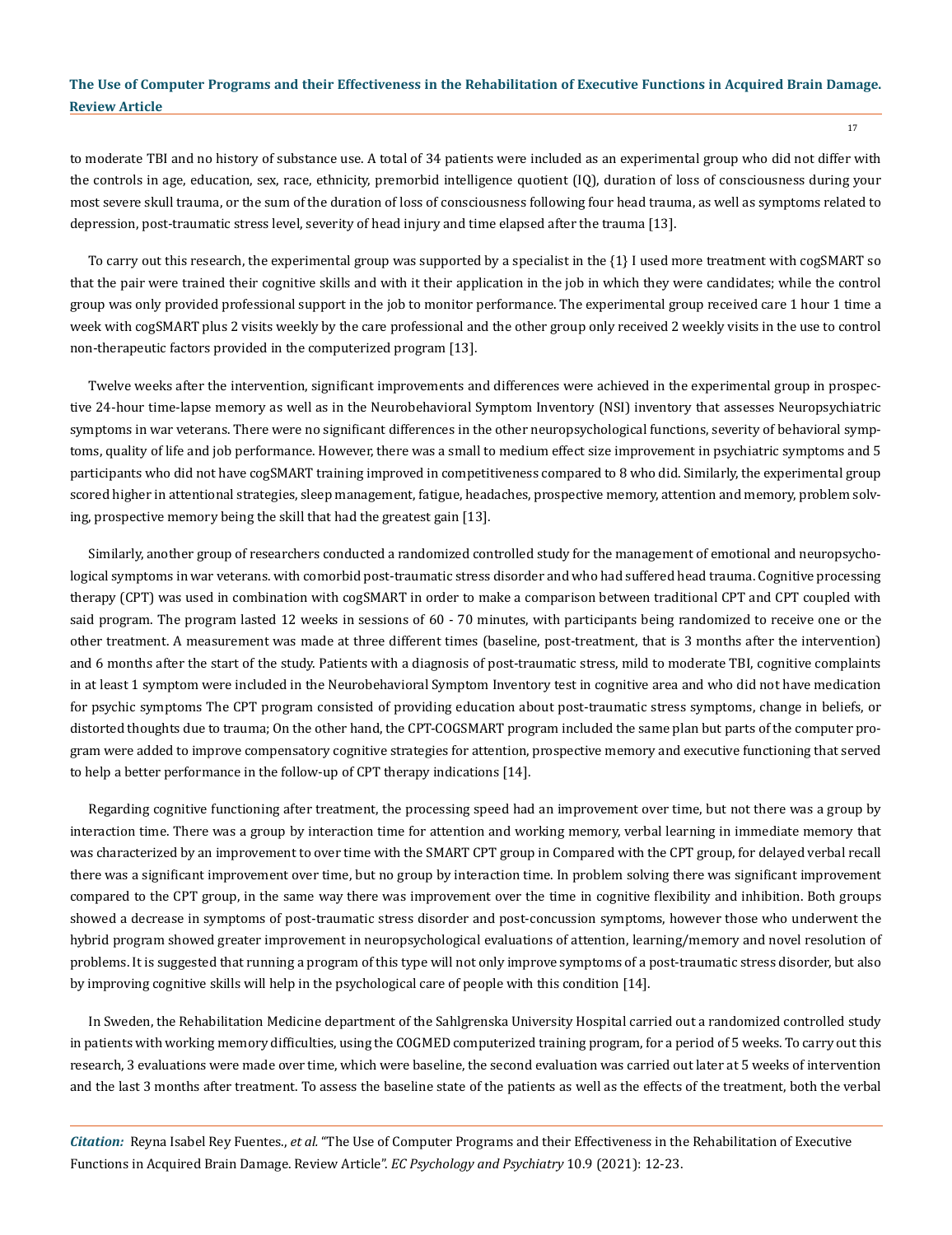and visual working memory tests of the WAIS III test were applied, as well as the span of digits, {{1}} arithmetic and the proof of numbers and letters [15].

Similarly, brain function tests were used such as the Barrow Neurological Institute Screen that evaluates both quantitative and qualitative information and in which the total score is made up of seven related sub-scores with seven functions: language, orientation, concentration, visuospatial function, memory, affect and self-evaluation of performance. On the other hand, the subjects were also assessed with the DEX test for symptoms of executive dysfunction as well as anxiety and depression scales. The intervention program was developed in such a way that during 30 to 45 minutes 5 days a week for 5 weeks, the activities of the COGMED were provided within the memory aspects of work included maintenance of multiple stimuli at the same time, short delays during which the representation of the stimuli must be kept in working memory, unique sequencing of order of stimuli in each test and adaptation of the level of difficulty in relation to individual performance [15].

As a statistical analysis of the sample, there was no significant difference between control and experimental group in gender, age, time after damage, on the scale level of reaction, education and diagnosis or scores of the working memory scales. At baseline 1 in the groups there were no significant differences in gender or score on the level of reaction scale related to brain damage. Among the results reported in the digit span tests, both the control group and the experimental group improved significantly after training, however, the experimental group had a greater improvement Compared with the control group, in the same way this same group achieved the same performance as in measure two in measure 3, which indicates that the treatment effect stabilized over time [15]. In the working memory subscales there was significant improvement for both groups. In executive function, no differences were found between the two groups, nor improvement after the intervention, reporting serious dysexecutive problems justified by depression and anxiety in these patients. In the general cognitive assessment in the BNIS test there was significant improvement in the experimental group that was maintained until the third measurement, the same happened with the control group, however comparing the measurements of both groups, the experimental one had a greater increase, however, despite this, both groups continued to score below what was expected on this scale [15].

#### **Quasi-experimental studies**

Indianapolis researchers conducted a quasi-experimental study with control and experimental groups with a total of 20 participants in each. Its objective was to assess the effectiveness of a computer-assisted rehabilitation program called Bracy Process Approach in the areas of attention, problem solving, memory, and visuospatial ability [16]. To carry out this study in both samples men and women were included, the percentage of men being the majority in both groups. In this population the cause of trauma was due to factors such as motor vehicle accidents, blunt force injuries, and falls. There were no significant differences between both groups in demographic aspects related to age, years of education, periodicity in the evaluations and duration of coma, however, the time between the injury and the start of treatment as well as the duration of treatment if they had statistical differences [16].

The researchers used as tools of evaluation the subtests of WAIS-R, Subtest of the Neuropsychological Battery of Halstead Reitan, the Wechsler Memory Scale and Wechsler Memory Scale-Revised, Successive and Inverse Digits, Immediate and Delayed Logical Memory, Immediate and Delayed Visual Reproduction, Immediate and Delayed Pair Association, Trials A and B, as well such as the Wisconsin Card Sorting Test. The experimental group carried out its neuropsychological rehabilitation process at the Indianapolis Neuroscience Center, fulfilling the inclusion criteria: age (over 18 years old) schooling (9 years or more) and the requirement that the evaluation neuropsychological was given before and after computer-assisted cognitive rehabilitation (CACR). Control group subjects were gathered from the Neuropsychological Rehabilitation Center, the Indianapolis Neuroscience Center, the Community Hospital Department of Medical Psychology, and the Indianapolis NeuroRehab Center [16].

The methodology used in the study followed the following: Unlike the experimental group, the control group received fewer hours of the CACR program (2 hours a week for less than 4 weeks), and in both groups, variables such as severity of the damage associated with

*Citation:* Reyna Isabel Rey Fuentes., *et al.* "The Use of Computer Programs and their Effectiveness in the Rehabilitation of Executive Functions in Acquired Brain Damage. Review Article". *EC Psychology and Psychiatry* 10.9 (2021): 12-23.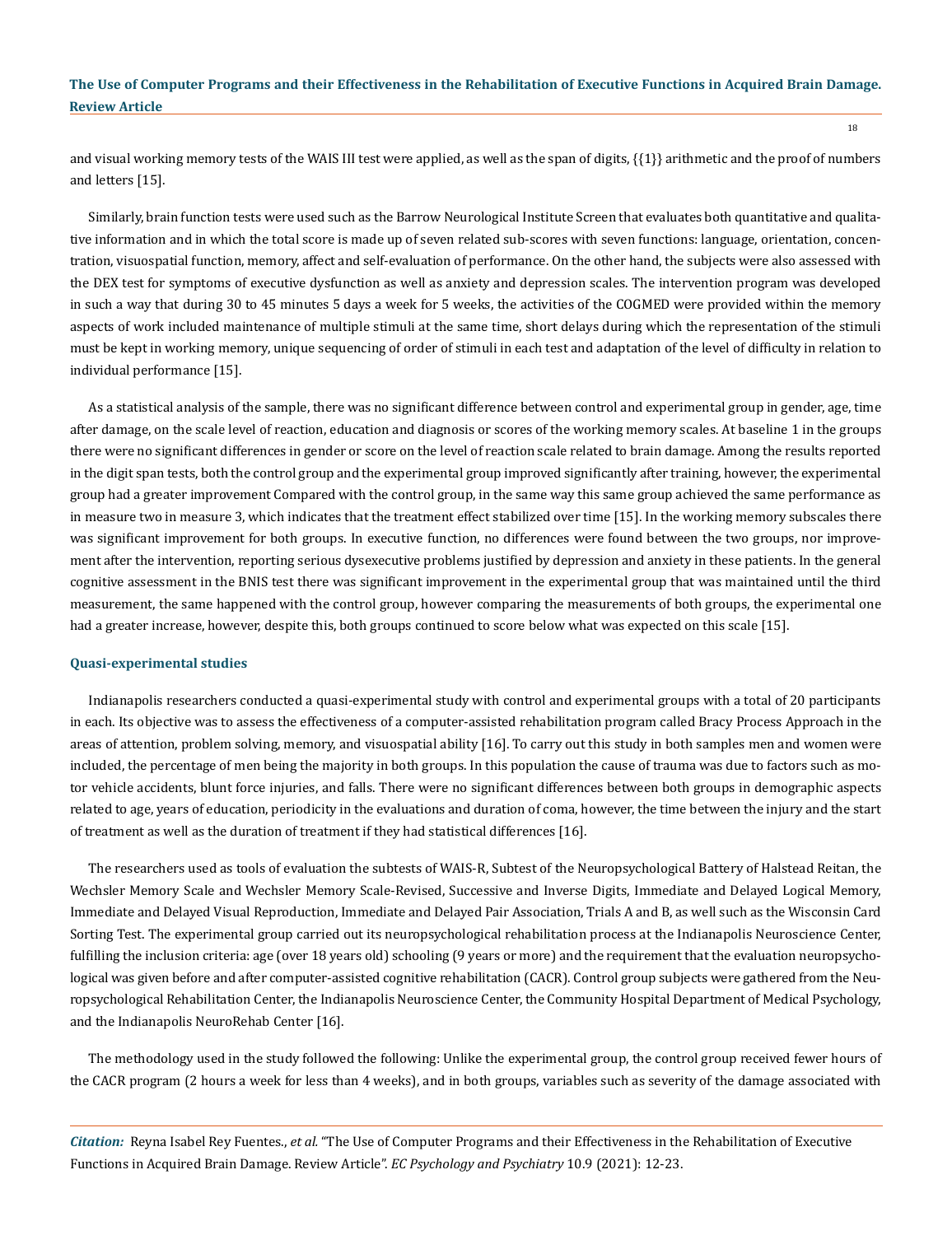days in coma, time elapsed between the injury and the start of treatment, intervention time and data analysis in relation to demographic aspects. As a result of the research carried out, the statistical t tests showed that there was no significant difference between groups in relation to age and years of schooling. In the variables related to brain damage there were significant differences between time of injury and treatment extension, but not in aspects related to days in coma and periodicity of evaluations. When studying the variables associated with damage, it was found that there was a significant correlation in the experimental group between treatment time and intervention period after damage and the months of evaluation between tests [16].

There was no correlation between the CACR intervention time with the coma period, in the same way there was a negative correlation between the gain in scores in logical memory tests, intelligence test, verbal intelligence, completion of figures and digits and symbols and time after the injury, however in the control group there was a positive correlation between the periodicity in the evaluation and the scores obtained in layout of drawings. The extent of treatment did not correlate with any of the increased scores in the tests. Four domains were studied as covariates: attention, visuospatial ability, memory and resolution of problems with chronicity and extension of treatment, without finding significant differences between the groups (p > 0.05). There were no significant differences in the pre-treatment and posttreatment test scores [16].

Ruff., *et al*. [17] evaluated the effectiveness of the THINKable program for deficits in attention and memory in patients with severe brain damage, hoping that these results would be transplanted to daily life as well as to the psychometric tests. THINKable uses a multimedia system that displays images and uses digitized voice, likewise allows responses or the touch screen with a mouse. In order for the study to have greater methodological validity, the clinicians did not adapt the exercises for each patient, but rather prototypical exercise modules with different levels of difficulty were made. All participants were trained in the software providing feedback both within and between sessions. To carry out their research, they used a repeated measures design per trial group with two treatment conditions. The sample included 15 patients aged 16 to 50 years old who they had been included in the rehabilitation program after 6 months after presenting the brain damage; They were given a treatment of attention and memory that was concluded after 20 hours (divided into sessions of 2 hours per day) or until the participant reached an average performance in cognitive functioning of these aspects [17].

Subsequently, multiple measurements were made at intervals of 7 days, 3 days before and 3 after completing the training to assess progress as well as the effect of the attention and memory subcomponents. Measurements were made with Thinkable-type tasks but not the same as those of the program, as well as neuropsychological tests of attention and memory as digits and symbols of the WAIS R, the selective attention test 2 mas 7, Continuous Performance Test, Rey's Verbal Learning and Memory Test as well as corsi cube learning test; Similarly, behavioral assessments related to attention and memory were carried out, for which the family members also supported by providing information on what they observed [17].

At the end of the study in the computerized tasks of attention training there was a small but consistent increase and in the memory task an improvement of 2 to 5 percent was achieved post-training in only one of the 3 measurements. The percentage in the number of correct answers and in the response time also improved. Group A improved in attention tasks over group B and this function was maintained with its highest constant score in two measurement intervals (T5 to T7) However, group B had improvements despite the gains were not significant between one and another group; however, some subjects showed improvements in digits and symbols and in verbal and spatial memory tasks, but these were not significant in delayed. Similarly, at a general level, there was a significant gain in the patients' self-perception of improvement in care, the same situation that occurred with memory, although in reality the family members did not have the same perception. In general, this study observed improvements in mental control (attention) and logical memory, the remaining subsections did not reach significance [17].

On the other hand, other researchers carried out a study to assess the effectiveness of 4 different forms of cognitive training memory in people with post-traumatic amnesia. The sample included 26 adults between 18 and 45 years of age with a history of brain injury and

*Citation:* Reyna Isabel Rey Fuentes., *et al.* "The Use of Computer Programs and their Effectiveness in the Rehabilitation of Executive Functions in Acquired Brain Damage. Review Article". *EC Psychology and Psychiatry* 10.9 (2021): 12-23.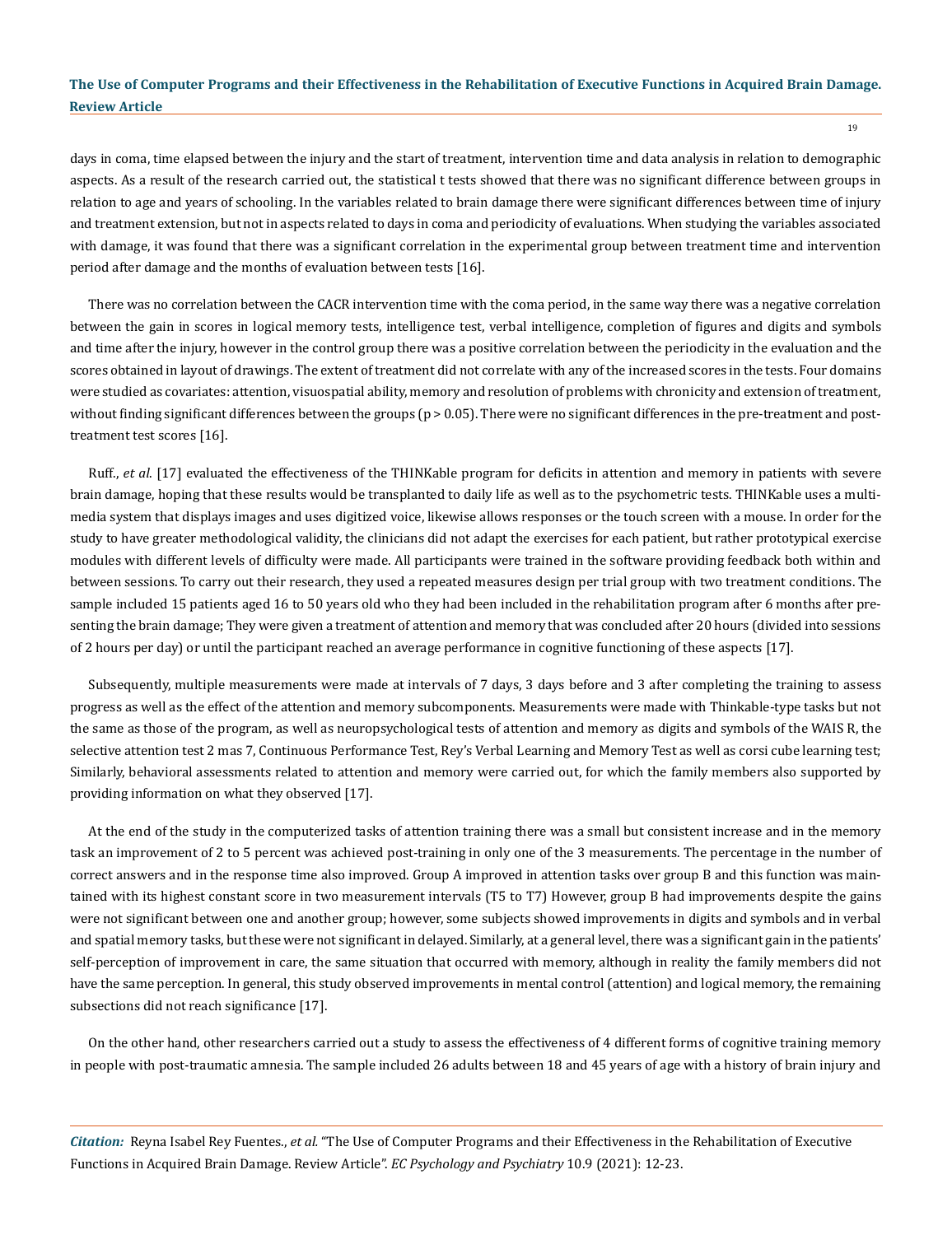impaired semantic memory. Participants joined the study 3 months after brain injury. Rivermead's behavioral memory test was used, which included those participants who had a performance below 15 points [18].

With a total of 10 sessions of 20 to 30 minutes each, 4 study groups were established: 1) those who worked on the computer-assisted program at their own pace and at a non-threatening environment, 2) a group in which immediate feedback was given, which was provided by the same computerized program, 3) another group presented content with routines real and 4) a group in which the computer program, due to its attractiveness, sought that the participants improve their attention [18].

All the groups had a significant improvement in their performance in memory tasks, unlike the control group that did not have any specialized intervention of this type. Of all the groups, the one with immediate feedback was the one with the best performance obtained through the performance indices of the computer program, so positive reinforcement in the face of performance improves memory function. Of the 4 groups, only the training by visual presentation was the one that presented the greatest increase in its percentage of performance in the Rivermead test. However, no significant improvement was obtained as measured by said test once the training was completed. The observed improvements were clinical [18].

#### **Clinical trials**

In a controlled study with a crossover design, the short- and long-term effects as well as the transfer into everyday life of a computerized working memory training program were analyzed in patients who suffered from limitations of said function after acquired brain damage of diverse etiology. They worked with a sample of 21 patients between the ages of 20 and 65 who were randomized, who reported difficulties in working memory and who scored with an index less than 80 on the WAIS III scale. Instruments were used to assess working memory in daily life, such as the PASAT 2.4 test; Interference Test Color-Word condition 4-Inhibition; Span board of Blocks forward and backward as well as the Listening Span Task; The Picture Span as well as questionnaires related to daily life and the effect that memory problems had on them [19].

Following a specific methodology, the authors planned that the program be It will be carried out in a total of 20 weeks, taking measurements at week 4 and 20 of the intervention. The training was done through a computerized QM program, in sessions of 45 to 60 minutes per day, 5 days a week, for 5 weeks, working on aspects of verbal and visuospatial tasks of working memory. The groups were distributed in a randomized manner in which some received training for 5 weeks and others did not. After, both groups were assessed, 4 more weeks were allowed to elapse, and a second assessment was performed for all subjects. After this time, the QM program of working memory is given to the control group. A follow-up was given that included an assessment after 20 weeks [19].

As results there was a significant difference at 4 weeks after training but not 20 weeks after it. At the 20-week follow-up assessment, a higher performance was observed on the PASAT test compared to the Direct Digits test in the paired T tests and for the Listening Span Task compared to the span of reverse digits. The performance in the progressive digit test did not change in the 20 weeks of follow-up in relation to the base line, the mean being 8.3 and 8.9 respectively [19].

Researchers from the Maastricht University of Mental Health and Neurosciences conducted a study with randomized parallel group in which they tried to assess the efficacy of a PEAT personal digital assistant (Planning and execution assistant and trainer) as a cognitive aid in people with acquired brain damage compared with pencil and paper methods in functions that would involve memory for daily life, planning capacity, functioning in daily life and quality of life [20].

On the other hand, they wanted to address the extent to which the use of a personal digital assistant (PDA) can reduce burden perceived by caregivers in case such devices improve functionality in the life of patients. Baseline measurements were made as well as at 8, 16 hours and 5 months later. A baseline measurement was performed and, after two weeks, another dual baseline measurement was

*Citation:* Reyna Isabel Rey Fuentes., *et al.* "The Use of Computer Programs and their Effectiveness in the Rehabilitation of Executive Functions in Acquired Brain Damage. Review Article". *EC Psychology and Psychiatry* 10.9 (2021): 12-23.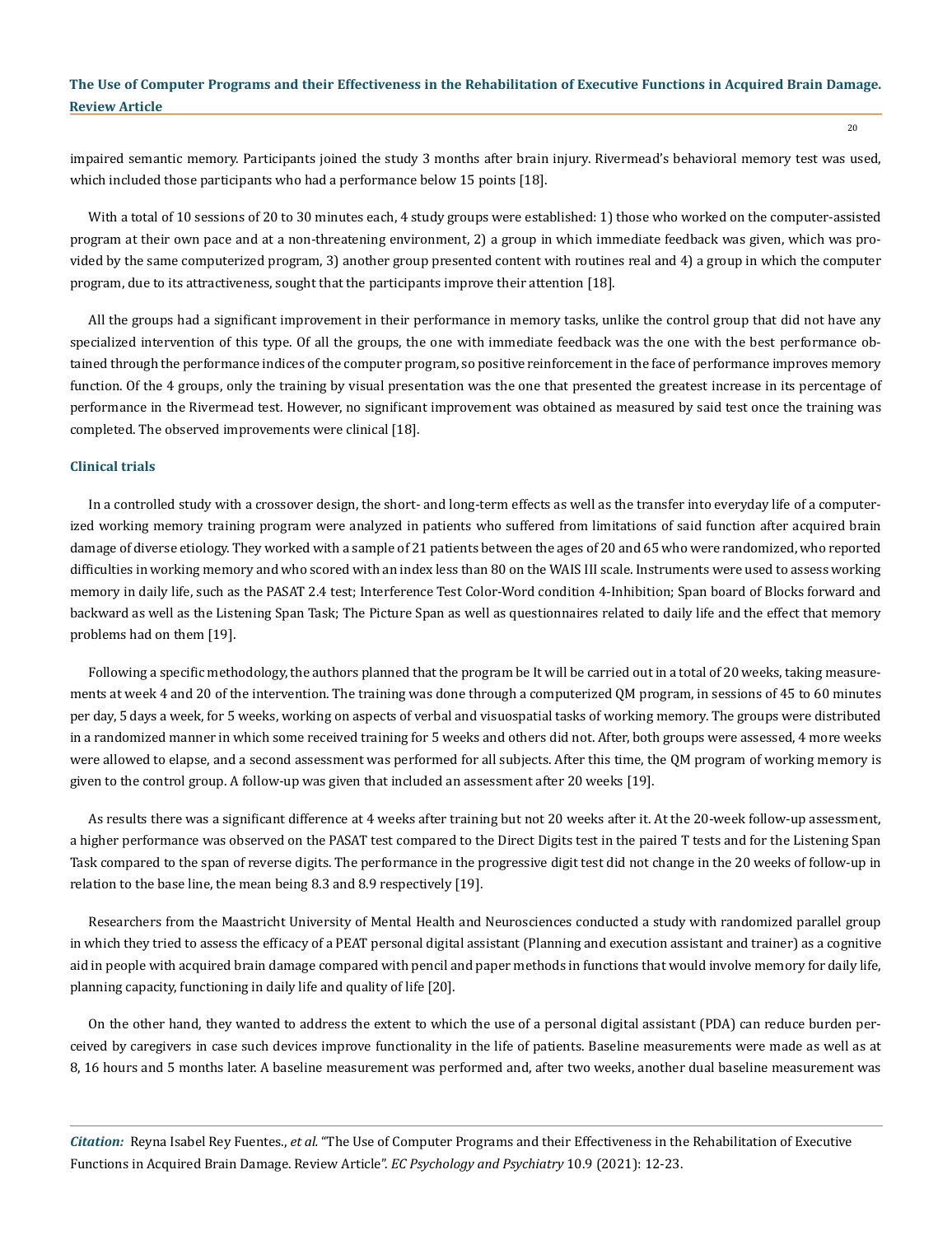performed to avoid practice biases in the performance of the verbal tests. Subsequently, the 16-hour training was applied and its result was assessed at 8 and 16 hours later, follow-up measurements were also given at 4 to 6 months later. Both the experimental group and the control group showed significant increases in mentioned skills [20].

The PEAT was used in the experimental group to train memory, planning and organization, attention and initiative, as well as programmed multi-step tasks. Different questionnaires related to goal achievement, instrumental and social activities, scales of perceived self-efficacy, questionnaire of satisfaction of the help provided by the electronic device were used as well as scales of depression, life satisfaction and questionnaires related to caregiver burden. Verbal learning tests, executive functioning, motor speed tests and working memory were used cognitively. As a result, a significant improvement was found in the visual-verbal learning test over time in delayed recall and the letter and digit substitution test in the experimental group, although there was no significant difference with the control group In both measurements, both groups also showed improvement in the achievement of established objectives between T0 and T2: the experimental group showed a mean increase of 45.2 (SD = 32.8) points, t (20) = 6.31, p .001, while the control group showed a mean increase of 36.7 points (SD 15.6), t (11) = 8.16, p, .001 . However, the scores did not differ significantly between the groups in T2 (p.> .05). This study concludes that the use of a personal digital assistant and pencil and paper materials in cognitive training are equally effective in populations with brain damage [20].

#### **Case Study**

Connor and Shaw [21] evaluated the use of computer games for brain training along with metacognitive strategies in people with brain damage. They conducted a case study with an  $n = 3$ , making pre- and post-intervention assessments using the Lumosity brain training program which focuses on a range of cognitive functions including processing speed, attention, memory, flexibility and problem solving. For their case study, these authors trained the subjects in the use of the Lumosity program in 24 sessions, encouraging the participants to use said game at home and, on the other hand, they were also given therapy for 12 weeks twice a week in 60-minute sessions to work on metacognitive skills and Lumosity exercises as well as free play from the same general training website. Of these cases, two were related with mild and severe TBI and another was a case of brain malformation that caused epilepsy. Specific neuropsychological batteries related to immediate and delayed verbal and auditory learning and Lumosity brain performance test were used in 7 composite score subtests. Performance in the pre- and post-assessment of psychosocial functioning, attention and visual memory, as well as cognitive performance of the 7 Lumosity subtests, were assessed. As a result, the 3 participants improved in the composite indices of the Lumosity and in the Woodcock-Johnson III battery except in the subtest of Pairs Cancellation of said instrument [21].

#### **Conclusion**

This review provides us with evidence that neuropsychological rehabilitation of executive functioning or mental functions related to said construct by means of a computer or computerized program provides an improvement, although not statistically significant, in individuals with acquired brain damage, however it is important to note that despite this study shows that these programs, in part, meet the proposed objective for which they are designed.

On the other hand, in this review we observed that the use of a computer is not more effective in cognitive rehabilitation compared to traditional methods of pencil and paper or neuropsychological therapy provided with the accompaniment of a specialist.

It is also clear that information technology, as an advanced tool that facilitates the life of the human being in all its areas, will have to continue to be just one more instrument in the field of neuropsychological rehabilitation since the complexity of the central nervous system is still much greater than that of technology, however sophisticated it may be.

*Citation:* Reyna Isabel Rey Fuentes., *et al.* "The Use of Computer Programs and their Effectiveness in the Rehabilitation of Executive Functions in Acquired Brain Damage. Review Article". *EC Psychology and Psychiatry* 10.9 (2021): 12-23.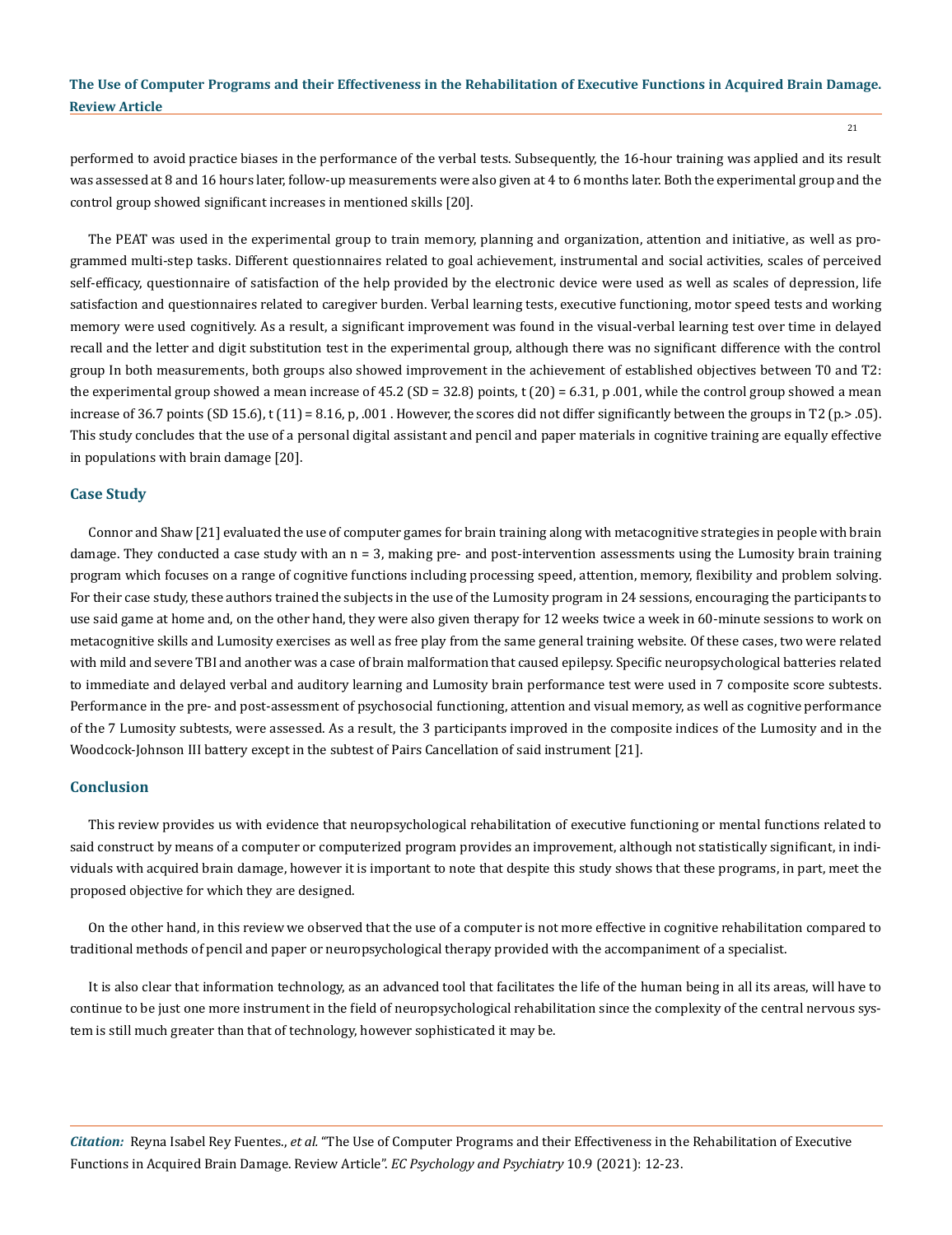This makes us think that the brain It is a system that in complexity surpasses computer systems, so its anatomical and functional reorganization requires multiple contributions related to health intervention. Among the benefits provided by these programs, the attractive qualities of stimuli with the use of technologies can be highlighted, which in the population with brain damage is an important factor that affects care focus and motivation of the participants, aspects that are altered in acquired brain injuries.

Our systematic review highlights the methodological variability of the neuropsychological rehabilitation programs in patients with TBI or acquired brain damage, which indicates that to date there is no consensus in the scientific community on the methodology to establish in the intervention of these patients. Variables such as duration of intervention, frequency with which treatment should be provided, type of instruments used in cognitive assessment, time taken to start treatment after damage, and functions mental objectives to be rehabilitated are some of the methodological aspects that differ in this type of research. We consider that methodological unanimity is needed, mainly related to the assessment instruments that are specific to each function, in the ideal time to start the intervention where spontaneous recovery does not act as a bias as well as in the type of exercises and number of sessions provided for this type of patient under a neurophysiological argument.

Likewise, we consider that the use of post-treatment assessment using neuroimaging techniques, would help to unify criteria in the methodology. Computer-based cognitive rehabilitation should be considered a support tool in the entire range of treatments that can be offered to patients with sequelae of head trauma or acquired brain damage regardless of etiology since using a single method would limit the patient from benefiting from comprehensive therapeutic management.

We believe that technological resources can be used in all types of patients with brain damage and that they should be introduced into therapy at the relevant time given the personal characteristics and medical conditions of the patient.

The limitations of our review are related to the number of included studies, so it cannot be as representative of the phenomenon studied as well as the variability of the design of the included studies. As lines of future research we can highlight the analysis of those software that include ecological exercises and correlate if these are useful in the lives of patients since most of the studies have focused on cognitive improvements knowing in advance that this does not necessarily imply generalization in everyday life.

#### **Bibliography**

- 1. [Kuri Morales P and Lopez-Gatell Ramirez H. "El traumatismo craneoencefálico".](https://www.guttmann.com/es/treatment/traumatismo-craneoencefalico-tce) *Boletín Epidemiol Secr Salud-Mexico* 25 (2008): 28.
- 2. Menon DK., *et al*[. "Position Statement: Definition of Traumatic Brain Injury".](https://pubmed.ncbi.nlm.nih.gov/21044706/) *Archives of Physical Medicine and Rehabilitation* 91.11 [\(2010\): 1637-1640.](https://pubmed.ncbi.nlm.nih.gov/21044706/)
- 3. [Stocchetti N and Zanier ER. "Chronic impact of traumatic brain injury on outcome and quality of life: a narrative review".](https://www.ncbi.nlm.nih.gov/pmc/articles/PMC4915181/) *Crit Care* [20.1 \(2016\): 148.](https://www.ncbi.nlm.nih.gov/pmc/articles/PMC4915181/)
- 4. Ramos-Galarza C., *et al*[. "Futbolistas Talentosos, el gran secereto está en el cerebro: La gran tragedia del Marshal y la suerte de los](http://revecuatneurol.com/magazine_issue_article/talented-soccer-players-big-secret-brain-nervous-systems/)  [magos con un sistema nervioso indemne". 26.3 \(2017\): 275-282.](http://revecuatneurol.com/magazine_issue_article/talented-soccer-players-big-secret-brain-nervous-systems/)
- 5. Ripoll-Zapata V., *et al*[. "Craniocerebral trauma due to falling televisions: Hidden enemy".](https://pubmed.ncbi.nlm.nih.gov/21470230/) *Revista Ecuatoriana de Neurología* 27.1 [\(2018\): 9-10.](https://pubmed.ncbi.nlm.nih.gov/21470230/)
- 6. Andreasen SH., *et al*[. "Two Coarse Spatial Patterns of Altered Brain Microstructure Predict Post-traumatic Amnesia in the Subacute](https://pubmed.ncbi.nlm.nih.gov/33013616/)  [Stage of Severe Traumatic Brain Injury".](https://pubmed.ncbi.nlm.nih.gov/33013616/) *Frontiers in Neurology* 11 (2020): 1-14.
- 7. [Donders J and Larsen T. "Clinical Utility of the Tower of London—Drexel University, Second Edition \(TOL DX\) After Adolescent Trau](https://www.researchgate.net/publication/225051814_Clinical_Utility_of_the_Tower_of_London-Drexel_University_Second_Edition_TOL_DX_After_Adolescent_Traumatic_Brain_Injury)matic Brain Injury". *[Developmental Neuropsychology](https://www.researchgate.net/publication/225051814_Clinical_Utility_of_the_Tower_of_London-Drexel_University_Second_Edition_TOL_DX_After_Adolescent_Traumatic_Brain_Injury)* 37.4 (2012): 333-342.

*Citation:* Reyna Isabel Rey Fuentes., *et al.* "The Use of Computer Programs and their Effectiveness in the Rehabilitation of Executive Functions in Acquired Brain Damage. Review Article". *EC Psychology and Psychiatry* 10.9 (2021): 12-23.